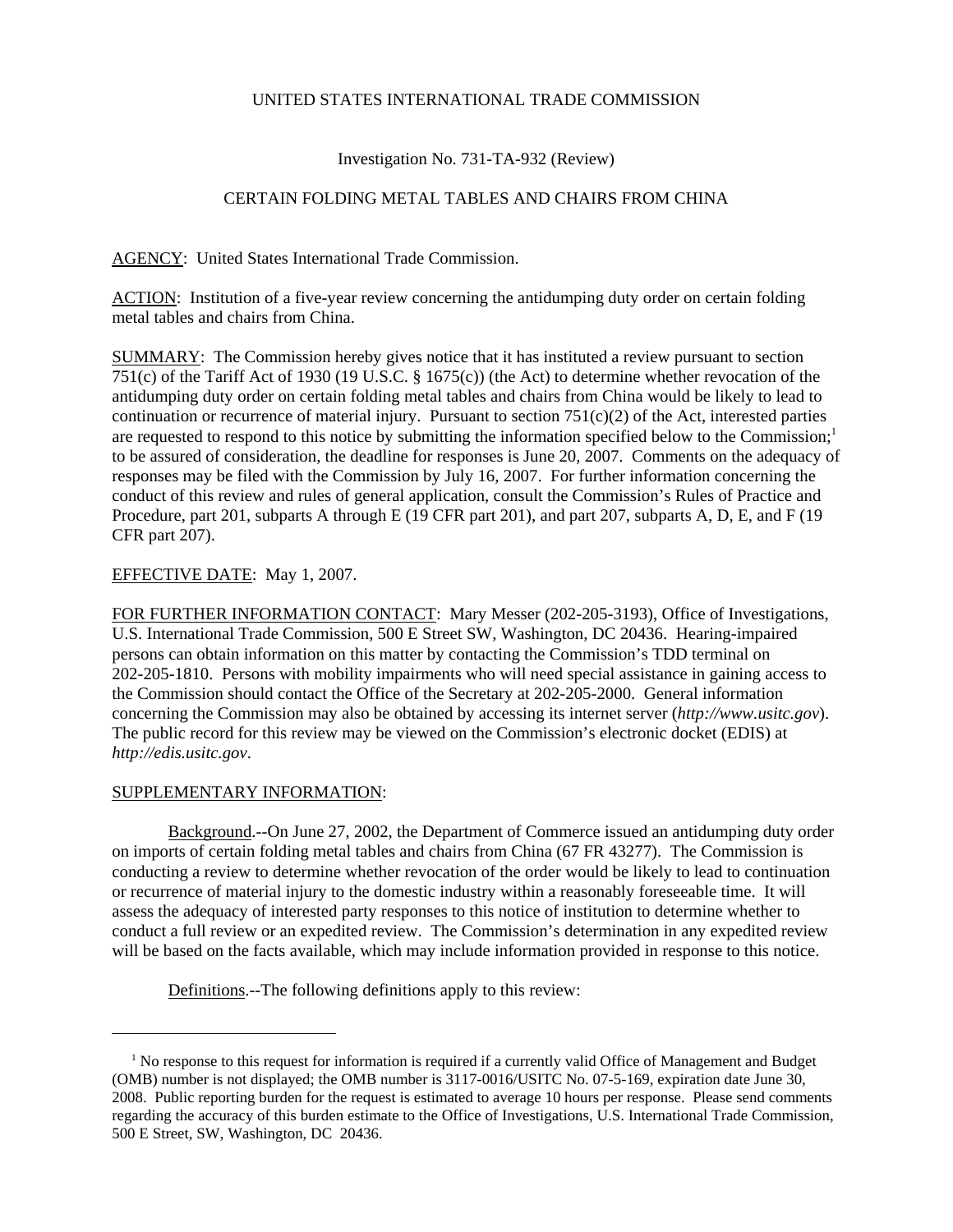- (1) *Subject Merchandise* is the class or kind of merchandise that is within the scope of the five-year review, as defined by the Department of Commerce.
- (2) The *Subject Country* in this review is China.
- (3) The *Domestic Like Product* is the domestically produced product or products which are like, or in the absence of like, most similar in characteristics and uses with, the *Subject Merchandise*. In its original determination, the Commission found two *Domestic Like Products* corresponding to Commerce's scope: certain folding metal chairs, encompassing both "residential" and "commercial" folding chairs, and certain folding metal tables, including only residential folding metal tables. The Commission did not include banquet tables in its definition of the *Domestic Like Product* for folding metal tables. The Commission also found that an expansion of the *Domestic Like Products* to include "other rigid-frame casual tables and chairs" was not warranted.
- (4) The *Domestic Industry* is the U.S. producers as a whole of the *Domestic Like Product*, or those producers whose collective output of the *Domestic Like Product* constitutes a major proportion of the total domestic production of the product. In its original determination, the Commission defined the *Domestic Industry* for folding metal chairs to include all producers of folding metal chairs in the United States, and the *Domestic Industry* for certain folding metal tables to include all producers of residential folding metal tables in the United States.
- (5) The *Order Date* is the date that the antidumping duty order under review became effective. In this review, the *Order Date* is June 27, 2002.
- (6) An *Importer* is any person or firm engaged, either directly or through a parent company or subsidiary, in importing the *Subject Merchandise* into the United States from a foreign manufacturer or through its selling agent.

Participation in the review and public service list.--Persons, including industrial users of the *Subject Merchandise* and, if the merchandise is sold at the retail level, representative consumer organizations, wishing to participate in the review as parties must file an entry of appearance with the Secretary to the Commission, as provided in section 201.11(b)(4) of the Commission's rules, no later than 21 days after publication of this notice in the *Federal Register*. The Secretary will maintain a public service list containing the names and addresses of all persons, or their representatives, who are parties to the review.

Former Commission employees who are seeking to appear in Commission five-year reviews are reminded that they are required, pursuant to 19 C.F.R. § 201.15, to seek Commission approval if the matter in which they are seeking to appear was pending in any manner or form during their Commission employment. The Commission's designated agency ethics official has advised that a five-year review is the "same particular matter" as the underlying original investigation for purposes of 19 C.F.R. § 201.15 and 18 U.S.C. § 207, the post employment statute for Federal employees. Former employees may seek informal advice from Commission ethics officials with respect to this and the related issue of whether the employee's participation was "personal and substantial." However, any informal consultation will not relieve former employees of the obligation to seek approval to appear from the Commission under its rule 201.15. For ethics advice, contact Carol McCue Verratti, Deputy Agency Ethics Official, at 202-205-3088.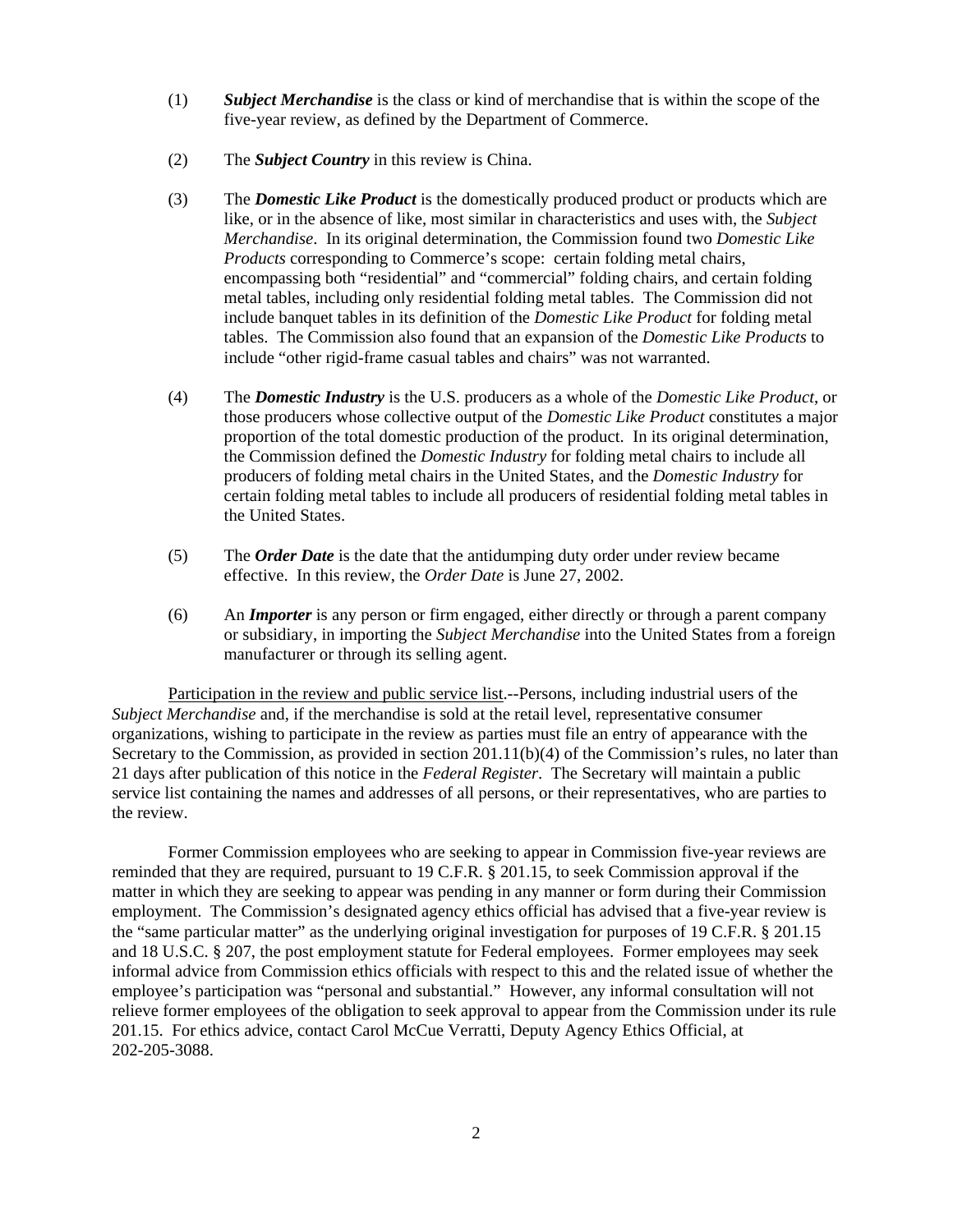Limited disclosure of business proprietary information (BPI) under an administrative protective order (APO) and APO service list.--Pursuant to section 207.7(a) of the Commission's rules, the Secretary will make BPI submitted in this review available to authorized applicants under the APO issued in the review, provided that the application is made no later than 21 days after publication of this notice in the *Federal Register*. Authorized applicants must represent interested parties, as defined in 19 U.S.C. § 1677(9), who are parties to the review. A separate service list will be maintained by the Secretary for those parties authorized to receive BPI under the APO.

Certification.--Pursuant to section 207.3 of the Commission's rules, any person submitting information to the Commission in connection with this review must certify that the information is accurate and complete to the best of the submitter's knowledge. In making the certification, the submitter will be deemed to consent, unless otherwise specified, for the Commission, its employees, and contract personnel to use the information provided in any other reviews or investigations of the same or comparable products which the Commission conducts under Title VII of the Act, or in internal audits and investigations relating to the programs and operations of the Commission pursuant to 5 U.S.C. Appendix 3.

Written submissions.--Pursuant to section 207.61 of the Commission's rules, each interested party response to this notice must provide the information specified below. The deadline for filing such responses is June 20, 2007. Pursuant to section 207.62(b) of the Commission's rules, eligible parties (as specified in Commission rule  $207.62(b)(1)$  may also file comments concerning the adequacy of responses to the notice of institution and whether the Commission should conduct an expedited or full review. The deadline for filing such comments is July 16, 2007. All written submissions must conform with the provisions of sections 201.8 and 207.3 of the Commission's rules and any submissions that contain BPI must also conform with the requirements of sections 201.6 and 207.7 of the Commission's rules. The Commission's rules do not authorize filing of submissions with the Secretary by facsimile or electronic means, except to the extent permitted by section 201.8 of the Commission's rules, as amended, 67 Fed. Reg. 68036 (November 8, 2002). Also, in accordance with sections 201.16(c) and 207.3 of the Commission's rules, each document filed by a party to the review must be served on all other parties to the review (as identified by either the public or APO service list as appropriate), and a certificate of service must accompany the document (if you are not a party to the review you do not need to serve your response).

Inability to provide requested information.--Pursuant to section 207.61(c) of the Commission's rules, any interested party that cannot furnish the information requested by this notice in the requested form and manner shall notify the Commission at the earliest possible time, provide a full explanation of why it cannot provide the requested information, and indicate alternative forms in which it can provide equivalent information. If an interested party does not provide this notification (or the Commission finds the explanation provided in the notification inadequate) and fails to provide a complete response to this notice, the Commission may take an adverse inference against the party pursuant to section 776(b) of the Act in making its determination in the review.

INFORMATION TO BE PROVIDED IN RESPONSE TO THIS NOTICE OF INSTITUTION: Please provide the requested information separately for each *Domestic Like Product*, as defined by the Commission in its original determination, and for each of the products identified by Commerce as *Subject Merchandise*. As used below, the term "firm" includes any related firms.

(1) The name and address of your firm or entity (including World Wide Web address if available) and name, telephone number, fax number, and E-mail address of the certifying official.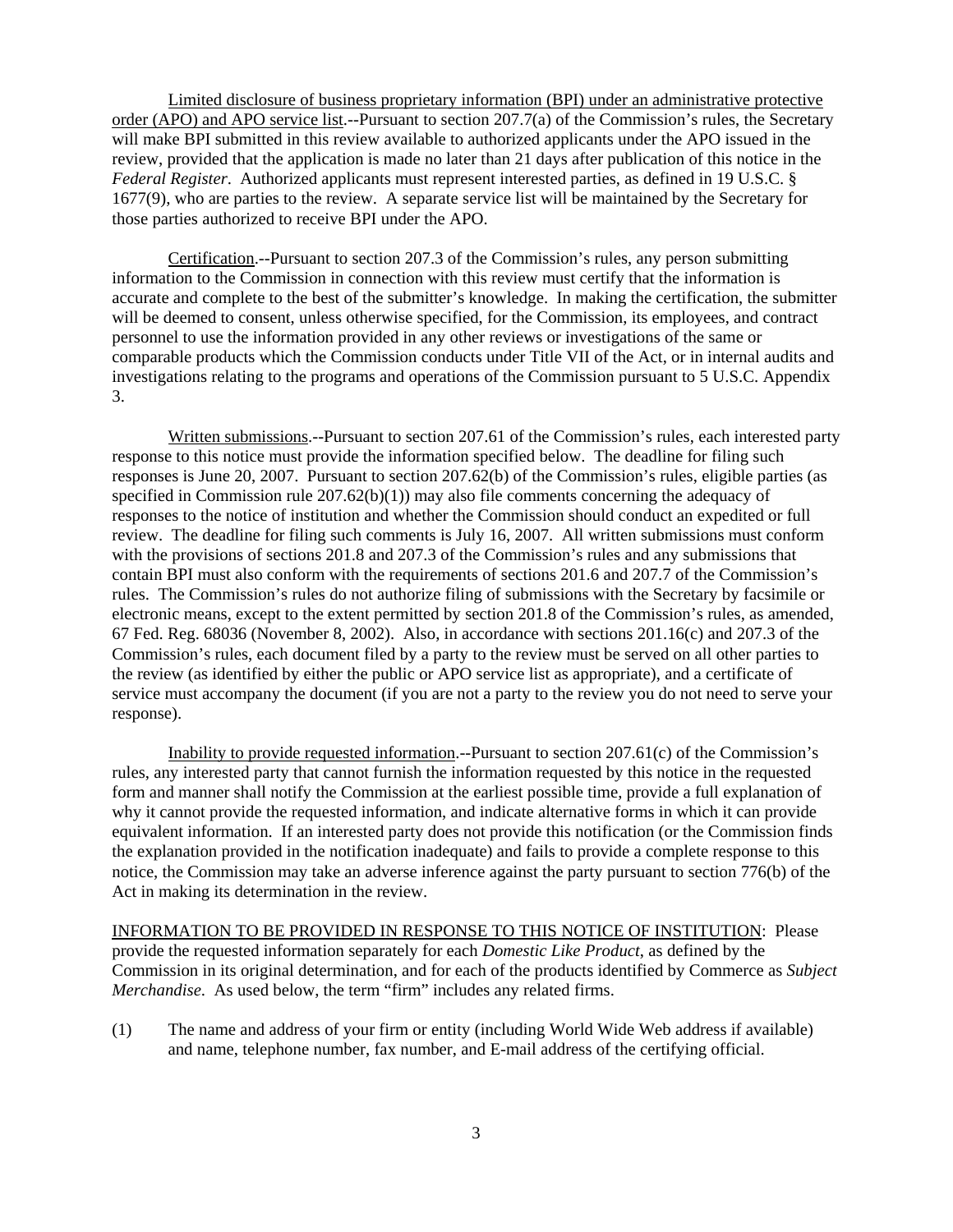- (2) A statement indicating whether your firm/entity is a U.S. producer of the *Domestic Like Product*, a U.S. union or worker group, a U.S. importer of the *Subject Merchandise*, a foreign producer or exporter of the *Subject Merchandise*, a U.S. or foreign trade or business association, or another interested party (including an explanation). If you are a union/worker group or trade/business association, identify the firms in which your workers are employed or which are members of your association.
- (3) A statement indicating whether your firm/entity is willing to participate in this review by providing information requested by the Commission.
- (4) A statement of the likely effects of the revocation of the antidumping duty order on the *Domestic Industry* in general and/or your firm/entity specifically. In your response, please discuss the various factors specified in section 752(a) of the Act (19 U.S.C. § 1675a(a)) including the likely volume of subject imports, likely price effects of subject imports, and likely impact of imports of *Subject Merchandise* on the *Domestic Industry*.
- (5) A list of all known and currently operating U.S. producers of the *Domestic Like Product*. Identify any known related parties and the nature of the relationship as defined in section 771(4)(B) of the Act (19 U.S.C. § 1677(4)(B)).
- (6) A list of all known and currently operating U.S. importers of the *Subject Merchandise* and producers of the *Subject Merchandise* in the *Subject Country* that currently export or have exported *Subject Merchandise* to the United States or other countries since the *Order Date*.
- (7) If you are a U.S. producer of the *Domestic Like Product*, provide the following information on your firm's operations on that product during calendar year 2006 (report quantity data in units and value data in U.S. dollars, f.o.b. plant). If you are a union/worker group or trade/business association, provide the information, on an aggregate basis, for the firms in which your workers are employed/which are members of your association.
	- (a) Production (quantity) and, if known, an estimate of the percentage of total U.S. production of the *Domestic Like Product* accounted for by your firm's(s') production;
	- (b) the quantity and value of U.S. commercial shipments of the *Domestic Like Product* produced in your U.S. plant(s); and
	- (c) the quantity and value of U.S. internal consumption/company transfers of the *Domestic Like Product* produced in your U.S. plant(s).
- (8) If you are a U.S. importer or a trade/business association of U.S. importers of the *Subject Merchandise* from the *Subject Country*, provide the following information on your firm's(s') operations on that product during calendar year 2006 (report quantity data in units and value data in U.S. dollars). If you are a trade/business association, provide the information, on an aggregate basis, for the firms which are members of your association.
	- (a) The quantity and value (landed, duty-paid but not including antidumping or countervailing duties) of U.S. imports and, if known, an estimate of the percentage of total U.S. imports of *Subject Merchandise* from the *Subject Country* accounted for by your firm's(s') imports;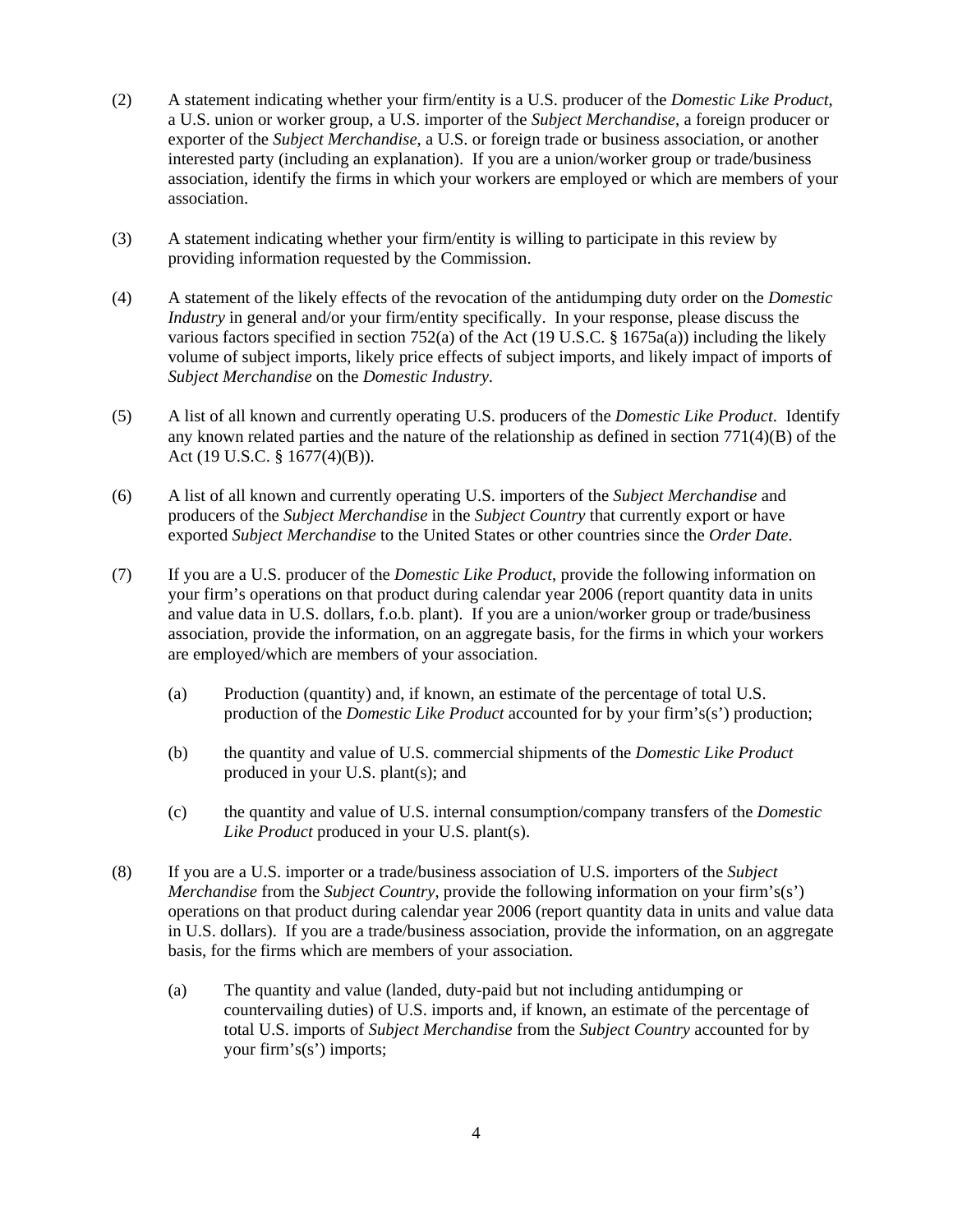- (b) the quantity and value (f.o.b. U.S. port, including antidumping and/or countervailing duties) of U.S. commercial shipments of *Subject Merchandise* imported from the *Subject Country*; and
- (c) the quantity and value (f.o.b. U.S. port, including antidumping and/or countervailing duties) of U.S. internal consumption/company transfers of *Subject Merchandise* imported from the *Subject Country*.
- (9) If you are a producer, an exporter, or a trade/business association of producers or exporters of the *Subject Merchandise* in the *Subject Country*, provide the following information on your firm's(s') operations on that product during calendar year 2006 (report quantity data in units and value data in thousands of U.S. dollars, landed and duty-paid at the U.S. port but not including antidumping or countervailing duties). If you are a trade/business association, provide the information, on an aggregate basis, for the firms which are members of your association.
	- (a) Production (quantity) and, if known, an estimate of the percentage of total production of *Subject Merchandise* in the *Subject Country* accounted for by your firm's(s') production; and
	- (b) the quantity and value of your firm's(s') exports to the United States of *Subject Merchandise* and, if known, an estimate of the percentage of total exports to the United States of *Subject Merchandise* from the *Subject Country* accounted for by your firm's(s') exports.
- (10) Identify significant changes, if any, in the supply and demand conditions or business cycle for the *Domestic Like Product* that have occurred in the United States or in the market for the *Subject Merchandise* in the *Subject Country* since the *Order Date*, and significant changes, if any, that are likely to occur within a reasonably foreseeable time. Supply conditions to consider include technology; production methods; development efforts; ability to increase production (including the shift of production facilities used for other products and the use, cost, or availability of major inputs into production); and factors related to the ability to shift supply among different national markets (including barriers to importation in foreign markets or changes in market demand abroad). Demand conditions to consider include end uses and applications; the existence and availability of substitute products; and the level of competition among the *Domestic Like Product* produced in the United States, *Subject Merchandise* produced in the *Subject Country*, and such merchandise from other countries.
- (11) (OPTIONAL) A statement of whether you agree with the above definitions of the *Domestic Like Product* and *Domestic Industry*; if you disagree with either or both of these definitions, please explain why and provide alternative definitions.